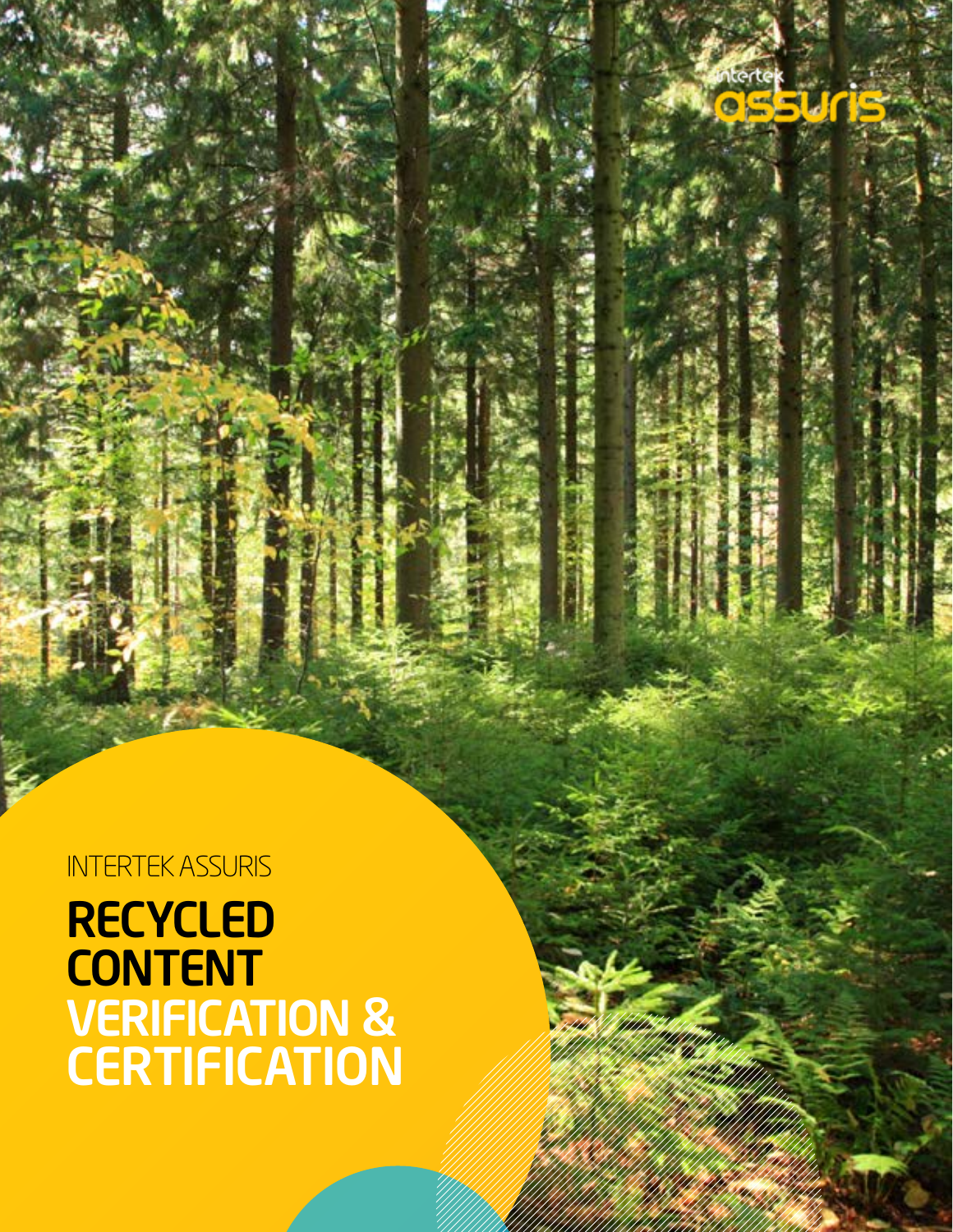## RECYCLED CONTENT VERIFICATION

Suppliers, Manufacturers, and Retailers are increasingly challenged to ensure that environmental and sustainability claims of their brands are meeting consumer demand for transparency and authenticity.

Today's consumer is knowledgeable and wary of misleading sustainability claims or "eco-claims" that are reported on products and packaging, sometimes referred to as "greenwashing". Intertek's Verified Recycled Content program supports suppliers and manufacturers with validating and communicating the pre-consumer and/or post-consumer recycled content in their material, product, or package. Intertek's Verified Recycled Content program authenticates the postconsumer, pre-consumer (post-industrial), closed loop, or total recycled content of your product, providing the assurance of third-party verification to consumers in accordance with eco-claim and labelling standards.

### **CERTIFICATION**

**STEP 1 – Data Review:** Intertek will request data and documents that are needed to help prove the amounts of recycled content that are being used in your product. Intertek will guide you on what is required and help ensure that the right evidence is collected.

Intertek's Verified Recycled Content program includes an evaluation report, a certificate, and the use of an Intertek Sustainability Certification mark that can be used on products and packaging to help you effectively market your recycled content claim to customers.



### **BENEFITS**

**STEP 3 - Evaluation:** Our Intertek experts will review the product and production data to determine the recycled content claims that can be validated. You will be engaged through this process to help ensure that all of the information has been appropriately incorporated in to the evaluation.

There are several benefits to verifying your recycled content verification, including: • Demonstrating leadership in reducing reliance on virgin materials and **STEP 4 – Certification**: Intertek keeps it's certification body separate from the evaluations teams to ensure there is no conflict of interest. Once Certified, your company and products will be listed on Intertek's products directory [\(https://sustainabilitydirectory.intertek.com/home](https://sustainabilitydirectory.intertek.com/home)).

- resources;
- Satisfying procurement requirements and customer expectations for sustainable products;
- Meeting global regulatory requirements for environmental labelling and "ecoclaims";
- Meeting consumer demand for greater transparency;
- Contributing to LEED® points (or other building programs); and
- Differentiating your product with certification from an independent third party.



# PROCESS





 $\smallsmile$ 

### The verification process involves several steps with the Intertek team:

STEP 2 — Audit: An onsite audit will be determined based on the critical areas where recycled content is handled, to ensure the consistency of production.

STEP 5 — Certification Maintenance: Certification is valid for 3 years provided there are no changes to materials, suppliers, processes, etc. Intertek's Certification Manager will send a brief survey each year to confirm that no changes have occurred.

## INTERTEK ADVANTAGE

The Intertek Verified Recycled Content program can verify recycled content claims for everything from raw materials to finished goods to packaging, in industries such as plastics, textiles, building materials, electronics, consumer goods, engineered woods, paper, packaging, and more.

As recycled content does not guarantee improved overall environmental benefits, it is important to remember there are trade-offs with every decision. Intertek is here to help through its unparalleled team of industry-leading experts providing science-based assurance in quality, safety, and sustainability.

Through our global network, local knowledge and subject-matter expertise we are ideally positioned to provide you with a unique end-to-end solution that includes our wide variety of sustainability services and independent certifications. We can help you to meaningfully demonstrate your commitment to sustainability and manage risk and resilience, whilst supporting your ability to operate effectively and act responsibly.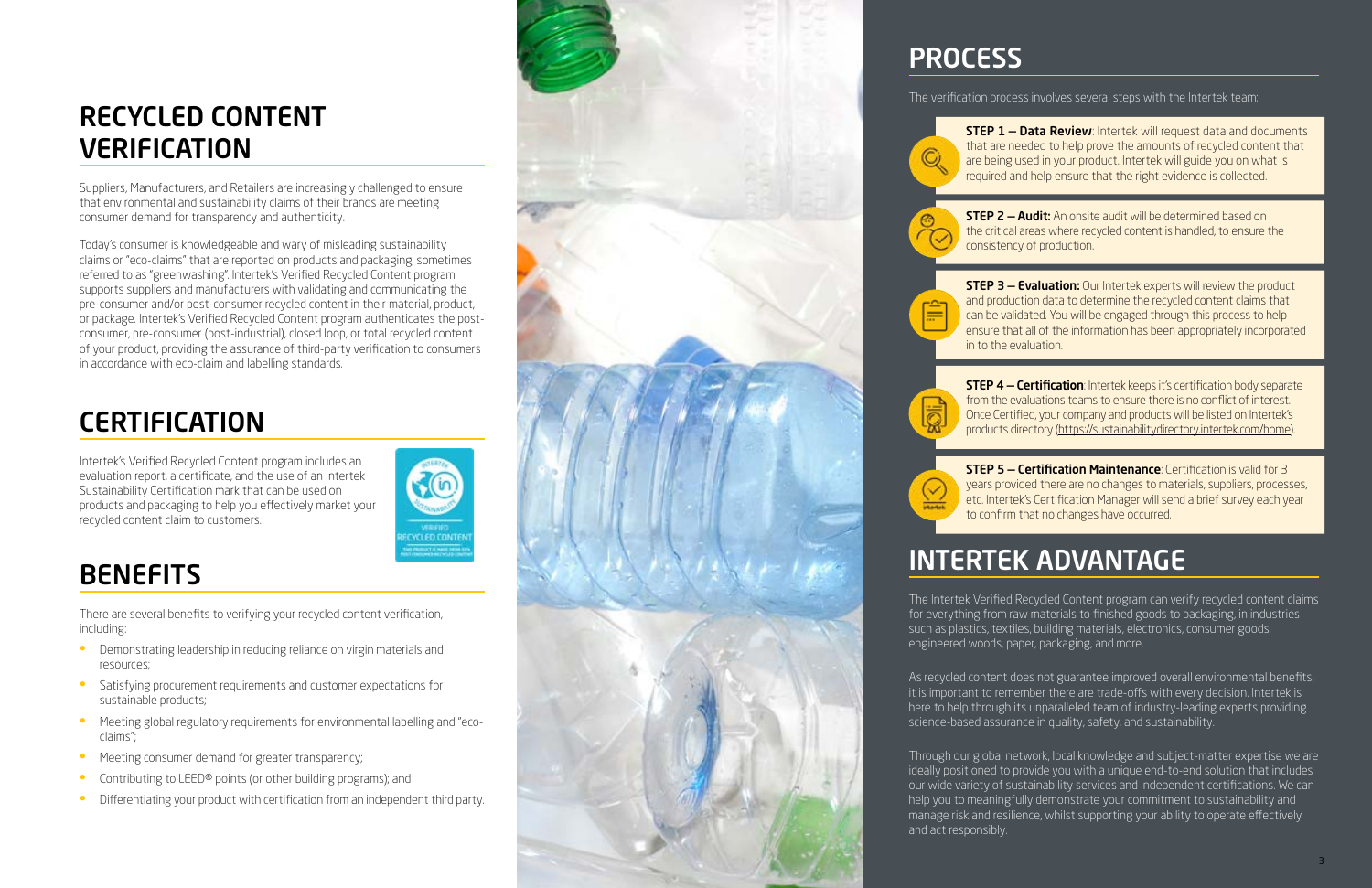| <b>Can I make any changes</b><br>to the labels/ mark<br>which will be provided by<br>Intertek?                                   | No changes<br>For other det<br>(https://www<br><u>aspx?id=343</u>                          |
|----------------------------------------------------------------------------------------------------------------------------------|--------------------------------------------------------------------------------------------|
| We internally recycled<br>the material we used<br>for recycled content<br><b>verification. Can we get</b><br>certified/verified? | There are sor<br>within your c<br>contacting th                                            |
| Do you test our product?<br>How do you determine<br>the percentage of<br>recycled content?                                       | There is no c<br>content perc<br>the recycled<br>balance calcu<br>documentati<br>Intertek. |
| <b>Does Intertek follow</b><br>any global standards for<br>the Verified Recycled<br><b>Content program?</b>                      | This program<br>definitions co<br>ISO 14021:2<br>declared env                              |
| <b>intertek</b>                                                                                                                  | Recycled con<br>of our Circula<br>testing and c                                            |



ntent verification and certification is a key component arAssure programme, which consists of assurance, certification services. CircularAssure can be applied across the recycled plastic value chain from waste collectors and recycling companies to polymer producers and brands. This program enables each stakeholder to ensure quality, safety, and optimise the value of products within the plastics/polymer circular economy. [Find out more here](http://www.intertek.com/polymers-plastics/recycled-plastics-circular-economy-circularassure/).



can be made to the words on the certification mark. tails, please refer to our label usage guidelines ([https://www.intertek.com/WorkArea/DownloadAsset.](https://www.intertek.com/WorkArea/DownloadAsset.aspx?id=34359807308) 59807308).

me circumstances where recycled material generated wn facility can be certified. Intertek recommends he Sustainability Program Manager for specifics.

ommercially available test to determine the recycled centage of any material or products. To determine content percentage, Intertek performs a mass ulation on the overall product weight, supported by ion from suppliers and/or a onsite audit conducted by

authenticates and classifies materials using onsistent with using definitions consistent with 2016 Environmental labels and declarations - Selfironmental claims.





## FREQUENTLY ASKED QUESTIONS

| What does the Intertek<br><b>Verified Recycled</b><br><b>Content certification</b><br>mark mean to me as a<br>client?     | The Intertek certification mark enables you to confidently<br>showcase your sustainability efforts to your consumer. This<br>provides you with a distinct advantage in busy and competitive<br>marketplaces for products demonstrating environmentally<br>beneficial qualities. Including recycled content in the manufacture<br>of your product, not only speaks to the efficiency and integrity of<br>your supply chain, it also speaks to the commitment you've made<br>to environmental stewardship. |  |
|---------------------------------------------------------------------------------------------------------------------------|----------------------------------------------------------------------------------------------------------------------------------------------------------------------------------------------------------------------------------------------------------------------------------------------------------------------------------------------------------------------------------------------------------------------------------------------------------------------------------------------------------|--|
|                                                                                                                           |                                                                                                                                                                                                                                                                                                                                                                                                                                                                                                          |  |
| <b>Can I certify my product</b><br>if it is produced at<br>multiple facilities?                                           | Yes, many clients have multiple production facilities. Information<br>and documentation will be required from each facility involved in<br>production.                                                                                                                                                                                                                                                                                                                                                   |  |
|                                                                                                                           |                                                                                                                                                                                                                                                                                                                                                                                                                                                                                                          |  |
| Can I choose not to get a<br>onsite audit?                                                                                | The onsite audit is not optional as it is at Intertek's discretion<br>based on the quality of data and documentation from the<br>supplier.                                                                                                                                                                                                                                                                                                                                                               |  |
|                                                                                                                           |                                                                                                                                                                                                                                                                                                                                                                                                                                                                                                          |  |
| I have Grades/Products.<br><b>Will I receive any</b><br>discount?                                                         | For any price-related queries, Intertek recommends contacting the<br>Sustainability Program Manager for specifics.                                                                                                                                                                                                                                                                                                                                                                                       |  |
|                                                                                                                           |                                                                                                                                                                                                                                                                                                                                                                                                                                                                                                          |  |
| My raw material<br>manufacturer has<br>verified their recycled<br>content. Can I get my<br>final product verified<br>too? | Yes, you can get the final product verified. For example, a paper<br>manufacturer's pulp supplier may have their pulp recycled content<br>verified, and the manufacturer may want to, in turn, verify the<br>recycled content of their paper.                                                                                                                                                                                                                                                            |  |